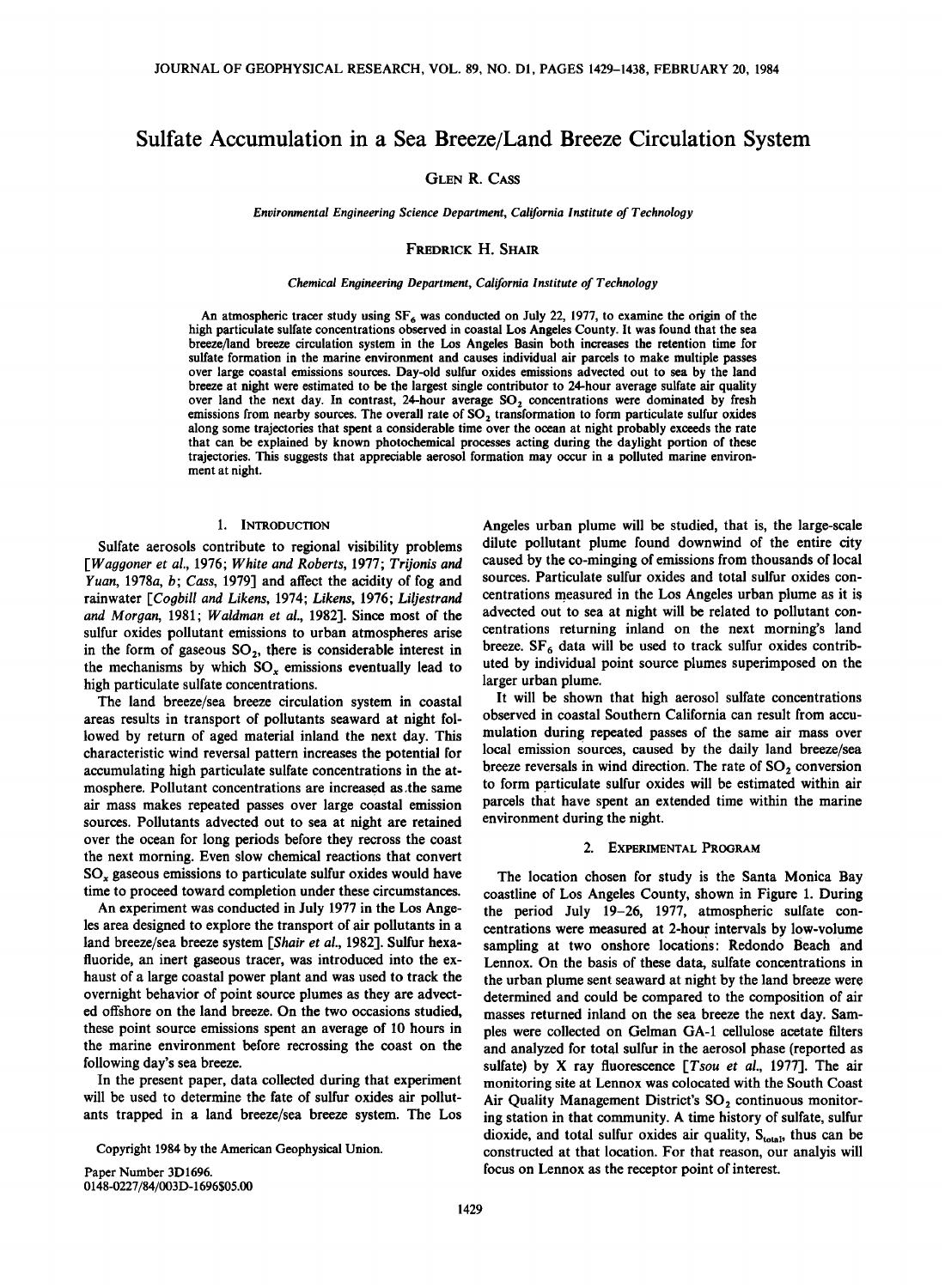

**Fig. 1. Major sources of sulfur oxides emissions in the Los Angeles area.** 

**Sulfur oxides concentrations in offshore marine air were sampled by a variety of methods. A sulfate sampling station similar to the ones at Redondo Beach and Lennox was established at Santa Catalina Island off of the Southern California coast. Flame photometric total sulfur analyzers were located at Santa Catalina Island and aboard the U.S. Navy research vessel Acania as it cruised in the Santa Monica Bay. From this sampling program, offshore sulfur oxides con**centrations, S<sub>marine</sub>, could be determined.

**Surface wind speed and direction measurements obtained from the South Coast Air Quality Management District's Redondo Beach and Venice stations were used to track the outflow and return of urban plume air masses. Measurements of inversion base height over the Santa Monica Bay were obtained from an acoustic sounder located aboard the Acania [Schacher et al., 1978]. From pollutant measurements made at Lennox during the nighttime land breeze regime, the initial**  concentrations of SO<sub>2</sub> and sulfates in the urban plume air **masses were determined as those air masses moved seaward. Meteorological data then can be used to estimate that portion**  of S<sub>total</sub> observed at Lennox during the next sea breeze period **that originated from the previous night's seaward progress of the urban plume.** 

To identify the contribution to S<sub>total</sub> due to overnight emis**sions from coastal point sources near Lennox, sulfur hcxafluoride tracer was injected into the stack of unit number 4 at Southern California Edison Company's E1 Segundo power**  plant. A total of 90 kg of SF<sub>6</sub> was released at a continuous **rate beginning at 2400 hours Pacific Daylight Time (PDT) on July 21, 1977, and ending at 0500 hours on the morning of July 22, 1977. Those tracer-labeled emissions blown out to sea at night were then observed to rccross the coastline during the following day's land breeze [Shair et al., 1982]. By considering the tracer concentration observed near Lennox and the ratio of tracer released to sulfur oxides emitted by E1 Segundo point** 

**sources, the effect of overnight emissions from those sources on the following day's air quality at Lennox can be estimated.** 

### **3. AIR QUALITY DATA**

**Sulfate air quality measurements made at Lennox, Redondo Beach, and Santa Catalina Island are shown in Figure 2.**  From July 19 through July 26, sulfate concentrations at Catalina averaged 8.9  $\mu$ g/m<sup>3</sup> (as SO<sub>4</sub><sup>=</sup>). A long-term fluctuation **about that mean value is apparent, with an amplitude of ap**proximately  $\pm 5$   $\mu$ g/m<sup>3</sup> and period of about 1 week. The **major departure from that pattern occurs in the afternoon of July 24, when sulfatc concentrations at Catalina increased**  sharply from 9.0  $\mu$ g/m<sup>3</sup> up to 27.4  $\mu$ g/m<sup>3</sup> over a 2 hour time **interval. Sulfur hexafluoride samplers located at Catalina indicate that SO,, emissions accompanied by a tracer release made the previous night at El Segundo passed over Catalina at that time. That was the only occasion on which transport from E1**  Segundo to Catalina was demonstrated during this study.

**Sulfatc measurements made at Lennox and Redondo Beach show a distinct enrichment in pollutant concentrations above the baseline formed by marine air quality. A strong diurnal variation in sulfate concentrations is observed, with peak values typically occurring at about noontime, followed by a decline to near Santa Catalina Island levels for a short time at**  night. The origin of these peak SO<sub>4</sub><sup>=</sup> concentrations is dis**cussed in section 5 of this paper. A longer-term pattern to onshore air quality also is observed which tends to follow that at Catalina. Successively rising daily maximum sulfate concentrations are observed from July 19 through July 22, followed by a subsequent decline over a period of several days.**  Sulfate concentrations at Lennox and Redondo Beach track **each other closely over time, indicating that the contaminated urban air mass as it moves back and forth across the coast is fairly homogeneous in the crosswind direction along the Santa Monica Bay.**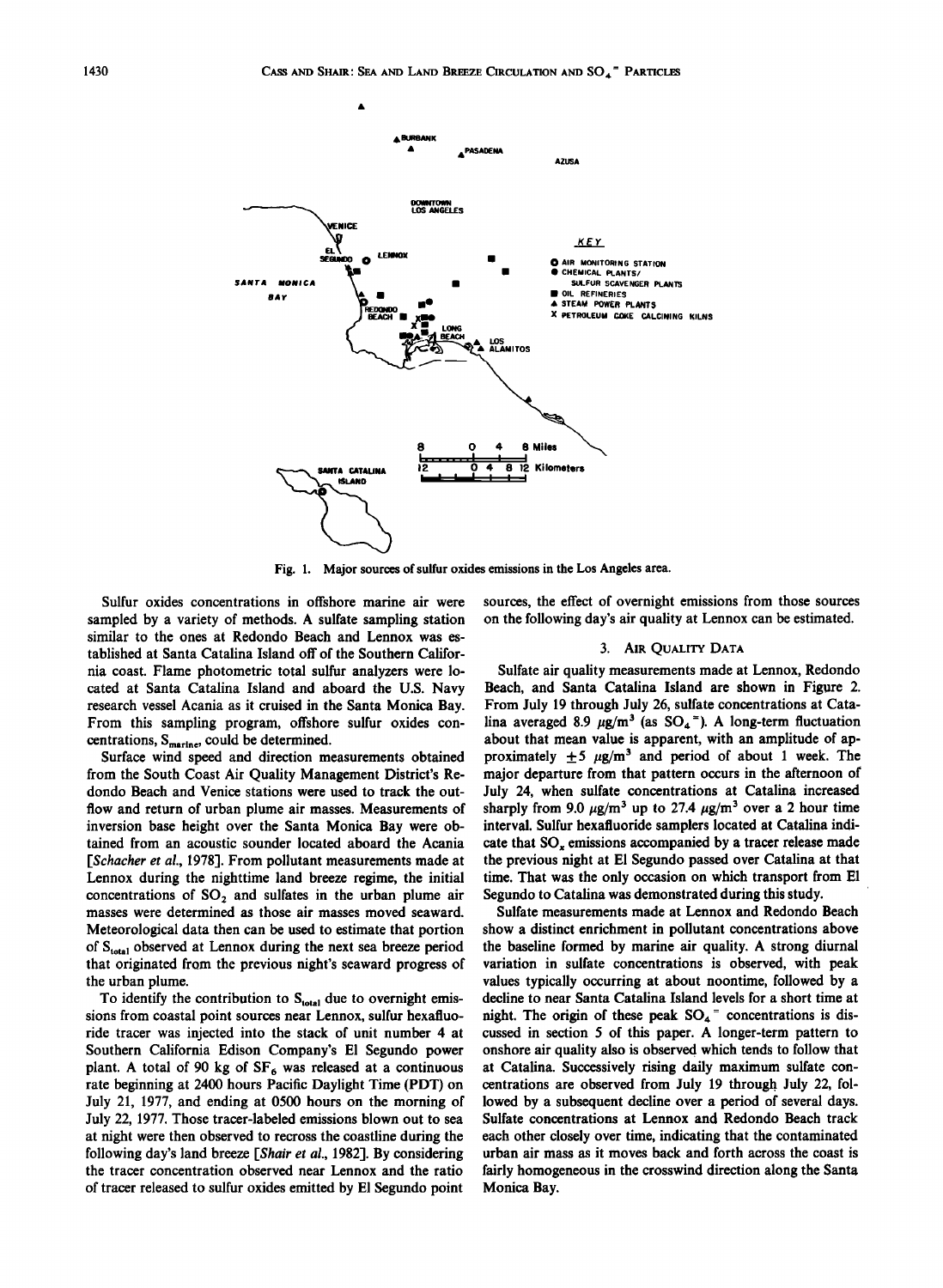

**Fig. 2. Sulfate air quality measurements made at Lennox, Redondo Beach, and Santa Catalina Island.** 

### **4. SULFUR BALANCE**

**7O** 

**Sulfur balance calculations were used to explore the origin of the highest sulfate concentrations observed at Lennox, which occur on July 22. As an accounting exercise, sulfur oxides emissions from El Segundo area point sources located**  in the immediate vicinity of the monitoring site were tracked **separately from the rest of the Los Angeles urban plume. The total sulfur oxides content of an air parcel observed over 2-hour sampling interval j at Lennox was subdivided:** 

$$
S_{total_j} = S_{urban_j} + S_{overall_j} + S_{fresh_j} + S_{marine_j} \qquad (1)
$$

where S<sub>total</sub> is total sulfur oxides concentration stated as ele**mental sulfur observed at Lennox during time interval j;**  S<sub>urban</sub>, is that portion of S<sub>total</sub>, due to recirculation of the urban **plume, containing pollutants previously located over the urban area upwind of our receptor point during the land**  breeze regime;  $S_{\text{overall}}$  is that portion of  $S_{\text{total}}$  due to SF<sub>6</sub>-labeled overnight emissions into the land breeze from El Segundo area point sources; S<sub>fresh</sub>, is that portion of S<sub>total</sub>, due **to fresh pollutant emissions from El Segundo-area sources**  that occur after the end of the  $SF_6$  tracer release;  $S_{\text{macro}}$  is that portion of S<sub>total</sub>, arising from intrusion of marine air **masses over land for the first time after the urban plume has been cleared from Santa Monica Bay by continuation of a sea breeze stronger than the prior night's land breeze. A similar expression was written for total sulfur appearing as particulate sulfur oxides in each air parcel:** 

$$
SO_{4_{total_j}} = SO_{4_{urban_j}} + SO_{4_{overall_j}} + SO_{4_{trah_j}} + SO_{4_{manine_j}}
$$

where SO<sub>4total</sub> is total aerosol sulfur oxides concentration stated as sulfur observed during time interval *j*, and the other **terms identify contributors to the aerosol sulfur burden in a manner analogous to equation (1).** 

**Equations (1) and (2) were evaluated term by term for each 2-hour sampling period j at Lennox on July 22. First consider the contribution of the urban plume.** 

# **4.1. Urban Plume**

**From 2300 hours on July 21 until 0700 hours on July 22, (1) the land breeze prevailed. All sulfur oxides advected across Lennox during that period by definition were contributed by the urban plume, and measured air quality at Lennox was used to evaluate equations (1) and (2).** 

**Air parcels arriving after 0700 hours on the sea breeze con**tain some sulfur oxides contributed by recirculation of urban **plume material stored at night over Santa Monica Bay. This urban plume contribution was studied by a simplified trajectory model.** 

**Beginning with the onset of the land breeze at night, the**  seaward penetration,  $\Delta x_i$ , of urban plume air masses during **each land breeze time interval, i, was calculated from the separate averages of surface wind speeds and wind directions observed at Venice and Redondo Beach. Material balances for**  SF<sub>6</sub> release and return across the coastline using these wind data close almost exactly [see Shair et al., 1982], indicating **that air parcel retention time over the ocean is calculated with reasonable accuracy. Inversion base data from the acoustic sounder aboard the Acania were used to obtain the depth, (2) of the atmospheric surface mixed layer at that time. Air par-**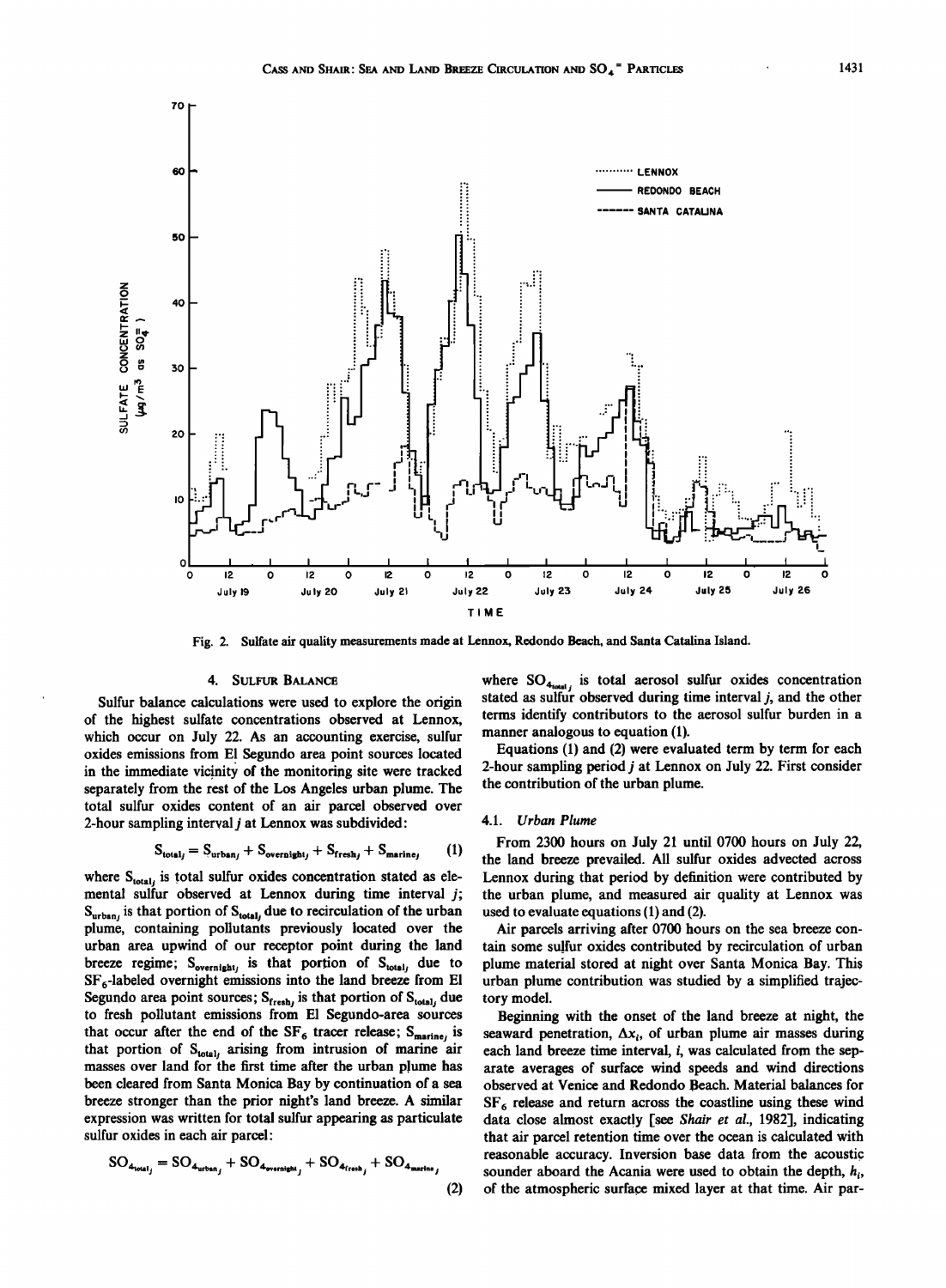cels of seaward extent,  $\Delta x_i$ , height  $h_i$ , and indefinite width in **the crosswind direction were successively placed over the Santa Monica Bay. Since the pollutant concentration gradient along the coast between Lennox and Redondo Beach was small on July 22 (see Figure 2), calculations are not sensitive to the width of the urban plume air parcel in the crosswind direction. As each air mass so defined passed over the Lennox air monitoring station, initial conditions for total sulfur concentration existing as sulfur dioxide and sulfates were established. It was assumed that these aged air masses are vertically well mixed to the base of the inversion.** 

**Each of these urban plume air parcels was tracked until it recrossed Lennox on the following sea breeze. Sulfur oxides concentrations remaining in each air parcel since its initial characterization the previous night were computed with allowance for transport, pollutant dry deposition, and conver**sion of SO<sub>2</sub> to form particulate matter. Since the sea breeze **this day was stronger than the land breeze, polluted air parcels transported seaward during several time periods the previous night contributed to urban plume concentrations sampled over land during a single time interval the next morning.** 

**Comparison of sulfate data taken at Redondo Beach and Lennox from late July 21 through the morning of July 22 indicates that crosswind concentration gradients on this occasion were small (see Figure 2). Consequently, crosswind diffusion within urban plume air parcels was neglected, and calculations were performed for a two-dimensional system. At 2320 hours on July 21, the inversion base was located at 290 m above sea level, and the urban plume was taken to be well mixed at least to that altitude at that time. From 2400 hours on July 21 until the late afternoon of July 22, inversion base height over the ocean averaged 189 m above sea level and never rose to more than 260 m above sea level. The inversion base is not a material surface, and it does not reconcentrate pollutants as it descends. Likewise, as the inversion base rises within the 290-m thick vertically well-mixed urban plume, any urban plume material fumigated downward from aloft would be at about the same concentration as urban plume material already below the inversion base. Thus material balance calculations for urban plume air parcels were executed based on conservation of pollutants within a well-mixed layer 189 m thick equal to the average inversion base height, with the understanding that inversion base fluctuations at elevations below 290 m would not greatly affect "urban plume" pollutant concentration within the lowest 189 m of the atmosphere. Point source plumes injected above the inversion base at night are by our definition not a part of the urban plume. These point source plumes are stratified and do change ground level pollutant concentrations if fumigated downward. Treatment of elevated point source plumes is described separately in section 4.3 of this analysis.** 

**From the foregoing discussion it is concluded that the inversion base never rose high enough to include portions of the atmosphere free of urban plume material and that changes in inversion height provided no opportunity for vertical dilution of urban plume or marine air parcels. The only remaining dimension in which dilution could occur is removed by invoking the customary trajectory modeling assumption that diffu**sion in the direction of transport is negligible compared to **gross air mass motion. Thus a moving box model for each urban plume air parcel provides an adequate approximation for use in transport calculations on this occasion.** 

**While dilution overnight would be ineffective in reducing** 

SO<sub>2</sub> and sulfate concentrations within the urban plume, sulfur **oxides concentrations could be changed by chemical reaction.**  SO<sub>2</sub> residing below the inversion base may react to form par**ticulate sulfur oxides, and may be depleted by deposition at the ground or ocean's surface. The following set of competitive first-order reaction processes were used to model this process of chemical transformation and pollutant deposition:** 

$$
\frac{d \text{ SO}_2}{dt} = -k \text{ SO}_2 - \frac{v_g}{h} \text{ SO}_2 \tag{3}
$$

where  $SO<sub>2</sub>$  is the sulfur oxides concentration existing as sulfur dioxide within an urban plume air parcel, in  $\mu$ g/m<sup>3</sup> as sulfur; k is the pseudo-first-order rate of SO<sub>2</sub> transformation to form **particulate sulfur oxides due to homogeneous and hetero**geneous processes combined;  $v<sub>g</sub>$  is the deposition velocity for SO<sub>2</sub> at the earth's surface; h is the depth of the mixed layer **below the inversion base.** 

**In a similar fashion, expressions for particulate sulfur oxides formed can be written as** 

$$
\frac{d \text{ SO}_4}{dt} = k \text{ SO}_2 \tag{4}
$$

where SO<sub>4</sub> is sulfur oxides concentration existing as particulate matter within an urban plume air parcel, in  $\mu$ g/m<sup>3</sup> as **sulfur.** 

Customarily, *k* would be recognized as the rate of SO<sub>2</sub> oxi**dation to form sulfates. However, since the pollutant measurements used here were for total aerosol sulfur, the interpreta**tion of  $k$  must be extended to include any  $SO<sub>2</sub>$  conversion **products appearing in the aerosol phase. Slinn et al. [1978] place the deposition velocity for readily absorbed low molecu**lar weight gases (like  $SO_2$ ) at the ocean's surface at about 1 cm/s. Garland [1976] quotes a measured SO<sub>2</sub> deposition ve**locity of 0.46 cm/s to an alkaline fresh water surface. A sulfur**  dioxide dry deposition velocity of  $0.7 \pm 0.3$  cm/s will be used **in this study. The rate of fine particle deposition to the ocean's surface is poorly understood. Davidson [1977] measured both the size distribution of Los Angeles sulfate aerosols and their deposition velocity to flat smooth surfaces. He found that Los**  Angeles aerosol sulfate size distributions peak at about  $0.5 \mu m$ **diameter and that the aerosol sulfate deposition velocity to smooth flat surfaces was very low, between 0.01 and 0.1 cm/s. Laboratory experimental data on the deposition of submicron particles to water surfaces are summarized by Slinn et al.**  [1978, Figure 9]. For particles with diameter  $0.5 \mu m$  inclusive **of water of hydration (typical of Los Angeles sulfate aerosols), the measured deposition velocity to water surfaces is quite**  low, less than  $10^{-1}$  cm/s. Even if this sulfate aerosol were sized at 0.5  $\mu$ m diameter under dry conditions (0.25  $\mu$ m dry radius) **and subsequently grew to equilibrium size at close to 100% RH near the ocean's surface, Slinn and Slinn's [1980] theoretical curves would suggest a dry deposition velocity at or below 0.1 cm/s. The dry deposition velocity for Los Angeles sulfate**  aerosols probably is small compared to the SO<sub>2</sub> dry depo**sition rate and will be neglected in the calculations that follow.** 

### **4.2. Marine Air Parcels**

**Transport and reaction of sulfur oxides within the marine air mass were treated in the same manner as described for the urban plume. A dividing line between marine air and the urban plume was established at the coast at 2300 hours on July 21 and was propagated seaward with the onset of the**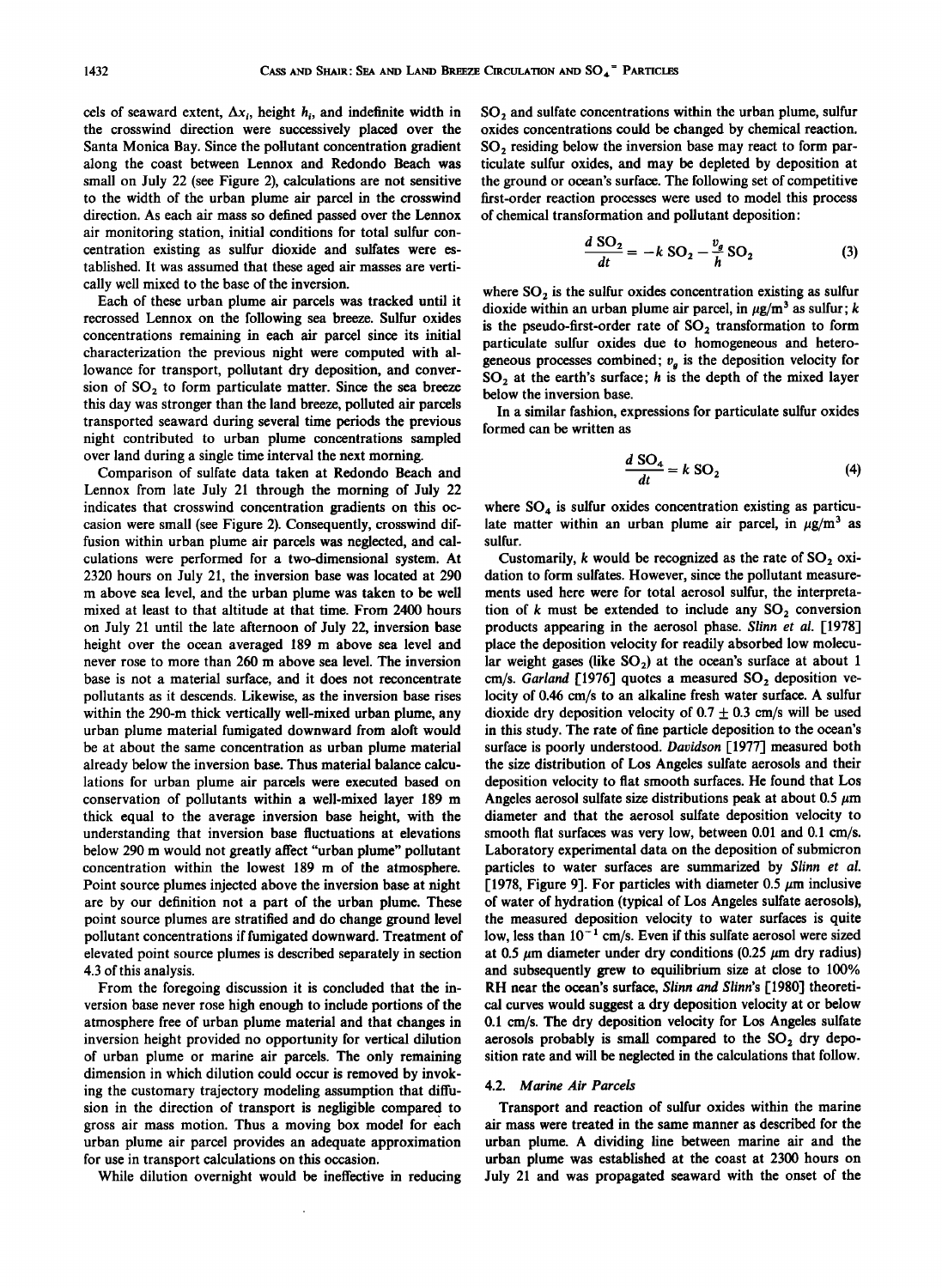

Fig. 3. SF<sub>6</sub> tracer cumulative release and return from emissions at El Segundo into the nighttime land breeze regime **[from Shair et al., 1982].** 

**land breeze. To the west of this line, a large mass of marine air of uniform composition was assumed to fill the Santa Monica Bay. The assumption of a uniform composition for the marine air mass at this time is supported by the observation that Lennox, Redondo Beach, and Catalina Island all show about the same sulfate levels by 2300 hours on July 21 (see Figure 2). The initial chemical composition of this marine air mass was taken to be like that observed at Catalina Island at 2300 hours on July 21. Measurements made at Santa Catalina Island between 2300 hours and midnight indicated a total sulfur oxides concentration in marine air of 0.006 ppm (or 7.8**   $\mu$ g/m<sup>3</sup> as sulfur) which included 10.7  $\mu$ g/m<sup>3</sup> of sulfates (3.6  $\mu$ g/m<sup>3</sup> as sulfur). Simultaneous measurements made aboard **the Acania indicated a total sulfur concentration of 0.01 ppm in air over the Santa Monica Bay, which is consistent with the Catalina data to within the number of significant figures given. Once the urban plume had been completely removed from Santa Monica Bay by the sea breeze on the morning of July 22, sulfur oxides contributed by marine air began to appear at Lennox.** 

### **4.3 Point Source Plumes**

**Overnight emissions into the land breeze from point sources**  at El Segundo were tagged with SF<sub>6</sub> tracer. From tracer **measurements made aboard the Acania, it was found that emissions from these elevated sources stayed aloft until about 5:30 A.M. PDT, after which fumigation to the ocean's surface occurred within a few minutes over a wide area of Santa Monica Bay [Shair et al., 1982]. This convective downmixing event has been analyzed in detail by McRae et al. [1981]. As cool air from the land flowed out to sea over a warmer ocean surface, convective mixing began to erode the air mass from below and a thermal internal boundary layer began to grow seaward from the coastline. When this growing boundary layer intercepted the elevated plume, the plume was rapidly mixed to the surface.** 

**Trajectories calculated from surface winds indicate that emissions sent seaward at night tacked northward before recrossing the coastline the next morning. However, from a line**  **of closely spaced SF 6 samplers located at the coast, it was observed that the peak returning SF<sub>6</sub> concentration (76 ppt hourly average) occurred between 1000 and 1100 hours at the El Segundo monitoring site. That value compares favorably to**  the highest hourly average SF<sub>6</sub> concentration observed **aboard the Acania (82 ppt between 0900 and 1000 hours July 22) as the ship sailed along a line headed almost directly westward from a point located several miles off of El Segundo. The implication is that the zone of highest impact of overnight emissions from Santa Monica Bay point sources recrossed the coastline the next morning near the point of pollutant origin.** 

**The concentration of sulfur oxides later observed at Lennox due to overnight emissions was therefore estimated from measured tracer concentrations plus a knowledge of the ratio of El**  Segundo SO<sub>x</sub> emissions to SF<sub>6</sub> tracer released. Before mixing down to the ocean's surface, SO<sub>2</sub> in the elevated source plume **could react to form particulate sulfur oxides, but no removal processes occur due to deposition at the earth's or ocean's**  surface. After fumigation, both surface deposition and SO<sub>2</sub> **oxidation would serve to alter pollutant composition and concentration. Total sulfur oxides concentrations observed at Lennox the next morning owing to overnight emissions from E1 Segundo were taken to be equal to that computed from**  tracer concentrations and the  $SF_6$  tracer to  $SO_x$  emission ratio, less any SO<sub>2</sub> surface deposition. The plume rise characteristics for the dominant SO<sub>x</sub> source at the El Segundo refin**ery (a fluid catalytic cracker) were compared to the plume rise characteristics of the E1 Segundo power plant unit 4 at half load and at 75% load. It was found that these two plumes should travel at similar elevations. The ratio of El Segundo**  point source SO<sub>r</sub> emissions to SF<sub>6</sub> released was estimated at 103:1 on a volume basis, considering the  $SF<sub>6</sub>$  as a tracer for **all SO,, emitted from both E1 Segundo area power plants and the adjacent petroleum refinery.** 

**In a similar fashion, the contribution to daytime sulfate air quality owing to overnight emissions from coastal point**  sources,  $SO_{4_{overnight}}$ , can be determined. It is composed of an **increment due to the primary emissions of sulfates from those**  sources, plus sulfates formed from SO<sub>2</sub> oxidation during the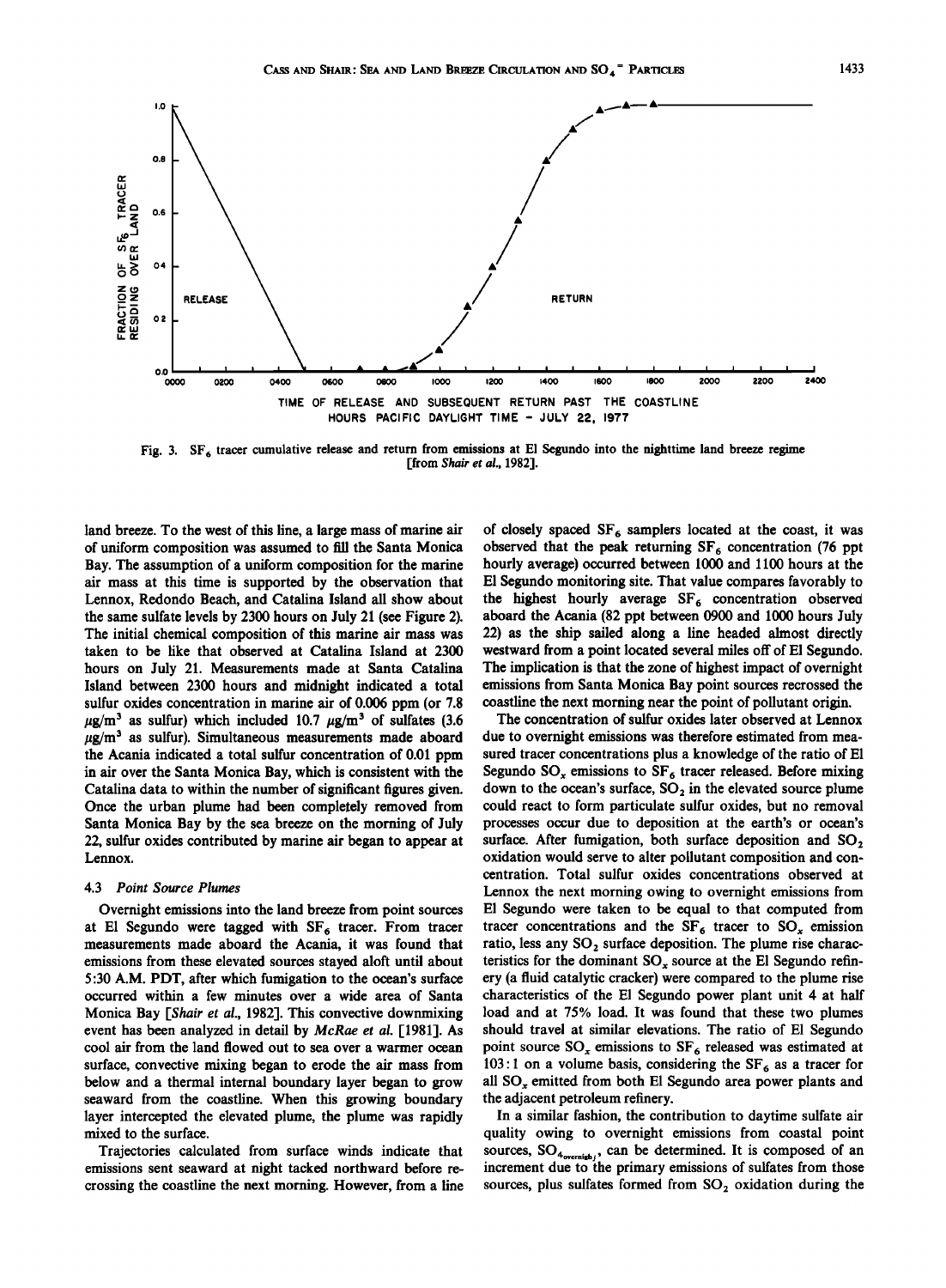

**Fig. 4. Total sulfur concentrations observed at Lennox, July 22, 1977.** 

**period while the plumes were isolated aloft, plus sulfates**  formed from SO<sub>2</sub> oxidation after the plumes had fumigated to the ocean's surface. The initial fraction of  $SO_x$  emissions,  $f_x$ , **evolved directly as sulfates from utility fuel combustion and**  refinery processes was taken as 0.03 or 3% of total SO, emis**sions based on data given by Hunter and Helgeson [1976].** 

Mass balance calculations for SF<sub>6</sub> release and return are **shown in Figure 3, from which the residence time for chemical reaction of plume segments over the ocean was estimated. Again, the first material emitted into the land breeze was assumed to be the last material returned to land.** 

#### **4.4. Fresh Emissions**

SF<sub>6</sub> tracer insertion into the point source plume ceased at **5:00 A.M., near the end of the nighttime land breeze. Fresh sulfur oxides emissions occurring after the end of the SF 6 release also influenced Lennox air quality. An analysis of wind flow data on the morning of July 22 indicated that emissions into the sea breeze at E1 Segundo were transported directly toward Lennox, and transport times, At, from E1 Segundo to Lennox were determined for each 2-hour air sampling interval. The contribution to Lennox sulfur oxides air quality due to fresh emissions from sources in the vicinity of that monitoring site was taken to be equal to the difference between total SO,, observed and contributions from other known sources. That is,** 

$$
S_{\text{fresh}_j} = S_{\text{total}_j} - S_{\text{urban}_j} - S_{\text{marine}_j} - S_{\text{overnight}_j} \tag{5}
$$

The maximum sulfate contribution due to fresh emissions **from nearby sources is taken to be** 

$$
SO_{4_{\text{freah}_j}} = S_{\text{fresh}_j}(f_s + (1 - f_s)(1 - e^{-k\Delta t_j}))
$$
 (6)

**assuming that these emissions occurred from elevated sources**  so close to the receptor point that ground level deposition can be neglected during most of the transport time from source to **receptor.** 

# **4.5. Sulfur Balance Calculations**

**The procedure described for evaluating equations (1) and (2) yields a system of two sulfur balance equations involving two**  unknowns, S<sub>fresh</sub> and the effective average SO<sub>2</sub> transformation **rate, k. Within each air parcel arriving at Lennox during the sea breeze portion of July 22, a trial value for k was assumed. The total sulfur balance (equation (1)) was used to calculate**  S<sub>fresh</sub>. That value of S<sub>fresh</sub>, was inserted into the sulfate balance (equation (2)), and an estimate of  $SO_{4_{total}}$ , was obtained and compared with the measured value of  $SO_{4_{total}}$ . The system of equations was solved by successive substitution of k values **until measured and calculated sulfate concentrations agreed.** 

### **5. DISCUSSION OF RESULTS**

**Total sulfur oxides concentrations observed at Lennox on July 22 are shown in Figure 4. On a 24-hour average basis, contributors to that pollutant loading included: (1) 60% fresh emissions from nearby sources, (2) 33% urban plume sulfur oxides recirculated from over the urban area by the land breeze/sea breeze reversal, (3) 4% marine sulfur oxides, and (4) 3% overnight point source emissions tagged with SF 6. The dominant contribution from fresh emissions is to be expected because Lennox was directly in the path of the plumes from E1 Segundo point sources during most of the sea breeze portion of July 22.** 

**While total sulfur oxides air quality was dominated by fresh emissions from nearby sources, sulfate concentrations were due largely to the oldest material in the atmosphere. Measurements at Lennox on July 22 yielded a 24 hour average sulfate**  concentration of 32.3  $\mu$ g/m<sup>3</sup>. Figure 5 shows that that 24 hour **average consisted of (1) 49% day-old urban plume material,**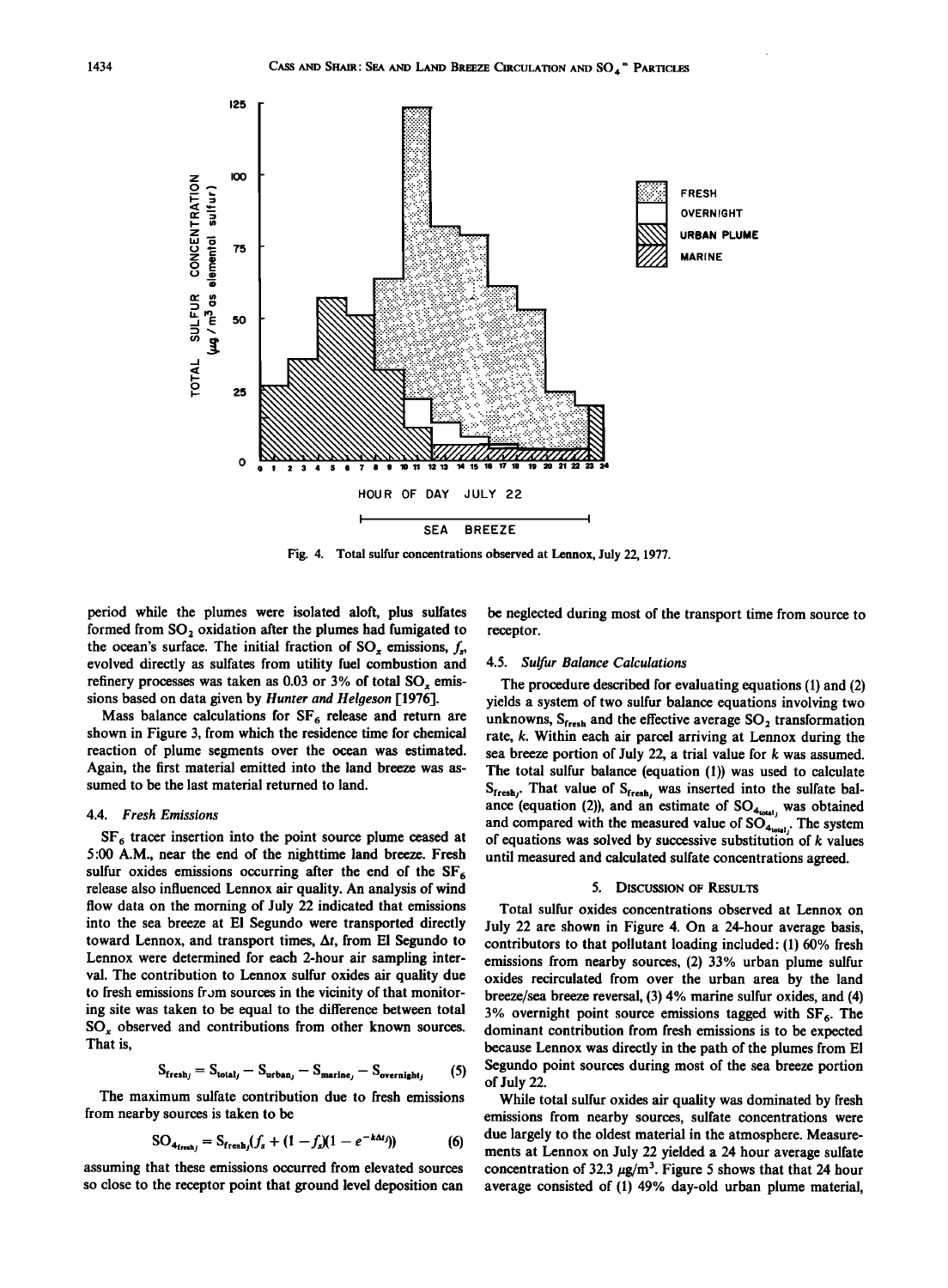

**Fig. 5. Sulfate concentrations observed at Lennox, July 22, 1977.** 

**(2) 20% marine material, (3) 20% fresh emissions, and (4) 11%**  overnight point source emissions tagged with SF<sub>6</sub>.

**One reason for the relatively modest impact of fresh emissions on Lennox sulfate air quality is found in the initial**  chemical composition of those fresh SO<sub>x</sub> emissions. Nearly all **of the fresh SO,, emissions are evolved from their source as SO2. In the late morning and early afternoon of July 22, transport times from El Segundo to Lennox were less than 1 hour.**  Sulfate formation was slow enough so that fresh  $SO_x$  emissions still existed predominantly as SO<sub>2</sub> at the time that they **crossed the Lennox monitoring site. In contrast, urban plume and marine air parcels carried a significant fraction of their total sulfur oxides concentrations as sulfates at the time of their initial characterization. Over long retention times, ad**ditional sulfates formed by oxidation of SO<sub>2</sub>. Meanwhile, total **sulfur in marine and urban plume air parcels declined due to**  surface deposition of SO<sub>2</sub>. The result is that these aged air **masses were major contributors to observed sulfate concentrations in spite of their reduced importance to total sulfur oxides concentrations. The sea breeze/land breeze circulation system made possible the long retention times needed for sulfate accumulation in urban plume air parcels.** 

**A second effect of the sea breeze/land breeze circulation system is to increase sulfate concentrations due to multiple passes of the same air mass over the same emission sources. This feature is most clearly illustrated by considering the peak sulfate concentrations that occurred at Lennox between 1000 and 1200 hours on July 22. The air mass passing Lennox during that time interval contained neither the highest urban plume contribution observed nor the highest overnight point source or fresh emissions impacts observed over a 2 hour period. The superposition of pollutant contributions from several distinct passes of the same air mass over coastal point sources, however, was sufficient to accumulate the high concentrations observed at that time.** 

**From solution of the system of sulfur balance equations, a**  series of estimates was made of the rate of SO<sub>2</sub> oxidation **within air parcels arriving at Lennox on July 22. Using the nominal parameter values measured during the experiment,** 

**the estimated value for k was greater than zero at all times (as shown in column 2 of Table 1), indicating that sulfate formation was occurring over time.** 

**In Table 1, individual determinations of k are compared to experimental results obtained in the Los Angeles atmosphere by Roberts [1975] during the same season of a previous year. The results of the present study are in the same range as those of Roberts [1975] but with a somewhat lower average value.**  The overall average of the SO<sub>2</sub> oxidation rates shown in **column 2 of Table 1 was 5.3% per hour. That value compares**  favorably to the average Los Angeles summertime SO<sub>2</sub> oxida**tion rate of 6% per hour estimated from the sulfate air quality model validation study by Cass [1978, 1981] and is within the range of 4% per hour to 10% per hour inferred from statistical analysis of Los Angeles ambient air quality data-by Henry and Hidy [1979].** 

**Considerable scatter in oxidation rate estimates is apparent both in this study and in the experiments conducted by Roberts [1975], even for air parcels with consecutive times of arrival at the monitoring sites of interest. This may be due in**  part to a diurnal variation in SO<sub>2</sub> oxidation rate, but another **likely explanation lies in the nature of the experimental conditions encountered in these field studies. Fairly small changes in measured transport parameters, pollutant concentrations, and deposition velocities can lead to correspondingly larger percentage changes in reaction rate estimates. For example, a 20% reduction in sulfate concentration observed at Lennox between 1400 and 1600 hours on July 22 would have reduced**  the estimated SO<sub>2</sub> oxidation rate from 14% per hour down to **7.8% per hour. The calculation scheme further forces agreement between calculated and measured total sulfur oxides**  concentrations, with the result that uncertainties in the SO<sub>2</sub> concentration measurements contribute to scatter in the SO<sub>2</sub> **oxidation rate estimates. The simplified transport assumptions used in this analysis caused by the lack of data on winds aloft, for example, also introduce uncertainties into these calculations. To study the effect of the propagation of uncertainties**  on the SO<sub>2</sub> oxidation rate estimates, a formal error analysis **was conducted.**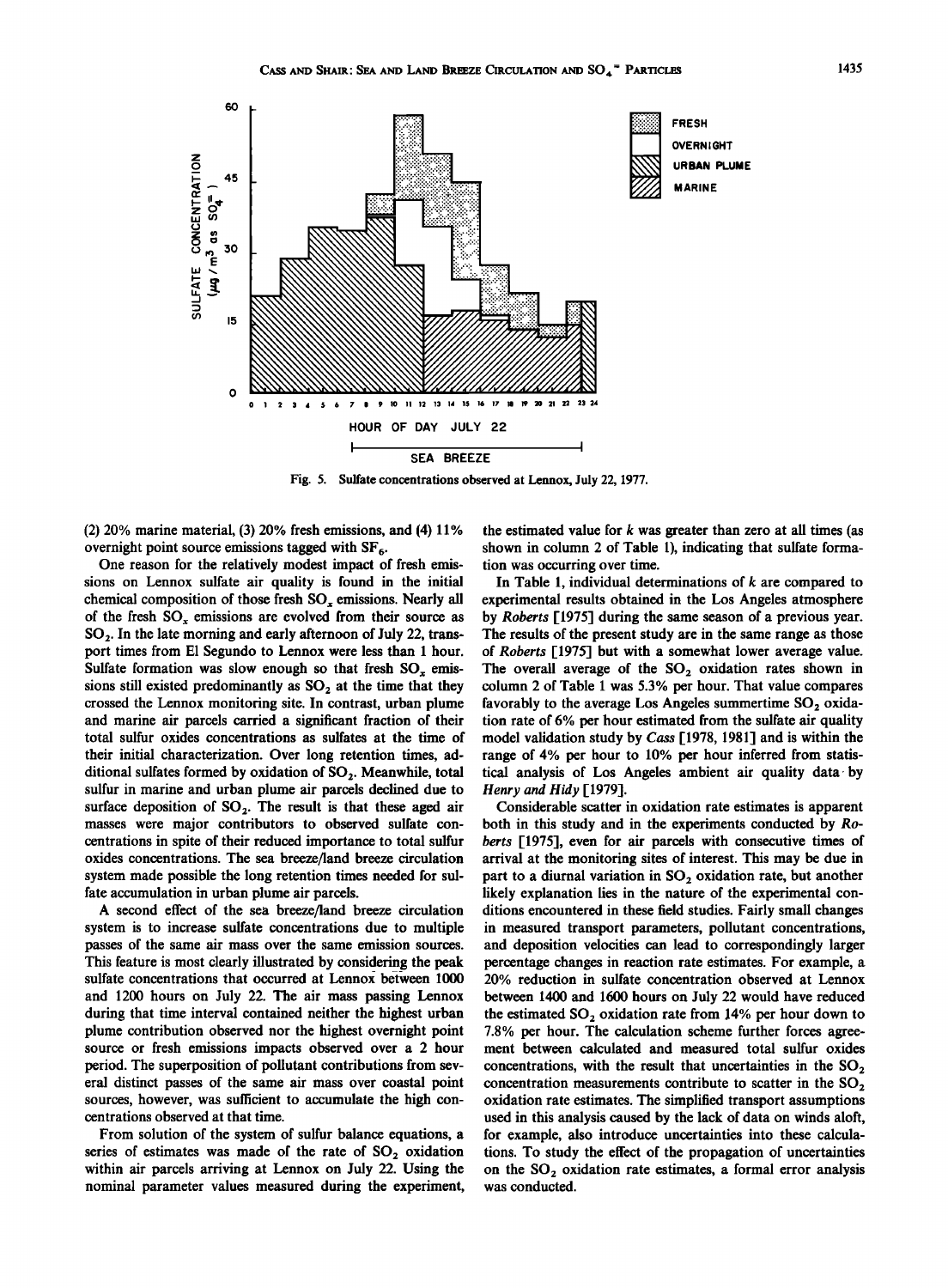| Time of Arrival<br>at Trajectory<br>End Point,<br><b>PDT</b> | July 22, 1977<br><b>Ending at Lennox</b><br>(Using Nominal<br>Values From This<br>Study), $k \%$ /hr | July 22, 1977<br><b>Ending at Lennox</b><br>(Mean $\pm$ Standard<br><b>Error From</b><br><b>Uncertainty Analysis;</b><br>This Study),*<br>k %/hr | Probability That No<br>SO <sub>2</sub> Oxidation is<br>Needed to Explain<br><b>Observations</b><br>at Lennox<br>on July 22, 1977 | July 10, 1973<br>Ending at<br>Pasadena<br>[Roberts, 1975],<br>$k \frac{9}{5}$ hr | July 25, 1973<br>Ending at<br>Pasadena<br>[Roberts, 1975],<br>k %/hr | July 26, 1973<br>Ending at<br>Pasadena<br>[Roberts, 1975],<br>$k\%$ /hr |
|--------------------------------------------------------------|------------------------------------------------------------------------------------------------------|--------------------------------------------------------------------------------------------------------------------------------------------------|----------------------------------------------------------------------------------------------------------------------------------|----------------------------------------------------------------------------------|----------------------------------------------------------------------|-------------------------------------------------------------------------|
| 800                                                          |                                                                                                      |                                                                                                                                                  |                                                                                                                                  |                                                                                  |                                                                      |                                                                         |
| 900                                                          | 1.4                                                                                                  | $1.5 + 1.6$                                                                                                                                      | 0.33                                                                                                                             |                                                                                  |                                                                      |                                                                         |
| 1000                                                         |                                                                                                      |                                                                                                                                                  |                                                                                                                                  |                                                                                  |                                                                      |                                                                         |
| 1100                                                         | 6.3                                                                                                  | $4.6 \pm 2.9$                                                                                                                                    | 0.03                                                                                                                             |                                                                                  |                                                                      | 5.2                                                                     |
| 1200                                                         |                                                                                                      |                                                                                                                                                  |                                                                                                                                  | 1.2                                                                              |                                                                      | 5.1                                                                     |
| 1300                                                         | 10.1                                                                                                 | $7.9 \pm 5.8$                                                                                                                                    | 0.01                                                                                                                             | 3.0                                                                              | 12.1                                                                 | 8.1                                                                     |
| 1400                                                         |                                                                                                      |                                                                                                                                                  |                                                                                                                                  | 10.0                                                                             | 8.6                                                                  | 4.6                                                                     |
| 1500                                                         | 14.0                                                                                                 | $10.8 \pm 10.0$                                                                                                                                  | 0.03                                                                                                                             | 14.6                                                                             | 10.3                                                                 |                                                                         |
| 1600                                                         |                                                                                                      |                                                                                                                                                  |                                                                                                                                  |                                                                                  |                                                                      |                                                                         |
| 1700                                                         | 6.9                                                                                                  | $4.5 \pm 4.4$                                                                                                                                    | 0.13                                                                                                                             |                                                                                  |                                                                      |                                                                         |
| 1800                                                         |                                                                                                      |                                                                                                                                                  |                                                                                                                                  |                                                                                  |                                                                      |                                                                         |
| 1900                                                         | 2.7                                                                                                  | $1.8 \pm 1.9$                                                                                                                                    | 0.28                                                                                                                             |                                                                                  |                                                                      |                                                                         |
| 2000                                                         |                                                                                                      |                                                                                                                                                  |                                                                                                                                  |                                                                                  |                                                                      |                                                                         |
| 2100<br>2200                                                 | 0.8                                                                                                  | $0.8 + 0.9$                                                                                                                                      | 0.46                                                                                                                             |                                                                                  |                                                                      |                                                                         |
| 2300                                                         | 4.6                                                                                                  | $2.6 \pm 2.4$                                                                                                                                    | 0.10                                                                                                                             |                                                                                  |                                                                      |                                                                         |
|                                                              |                                                                                                      |                                                                                                                                                  |                                                                                                                                  |                                                                                  |                                                                      |                                                                         |
| Average value                                                | 5.8                                                                                                  | 4.3                                                                                                                                              |                                                                                                                                  | 7.2                                                                              | 10.3                                                                 | 5.8                                                                     |

TABLE 1. Comparison of SO<sub>2</sub> Oxidation Rates Calculated in This Study to Values Previously Reported for Trajectories in the Los Angeles **Basin at That Time of Year** 

**\*Based on 100 perturbed sets of experimental data.** 

Data used to support the SO<sub>2</sub> oxidation rate calculations **were examined, and an estimate of the standard error of each parameter value was made. Sackinger et al. [1982] have**  placed error bounds on SF<sub>6</sub> mass balance calculations during **this experiment and report values for 1 standard error in mea**sured parameters as follows: wind speed (hence transport time)  $\pm 25\%$ , SF<sub>6</sub> concentration  $\pm 30\%$ , and mixing depth  $\pm$ 40%. To this we have added a  $\pm$  20% uncertainty in measured pollutant concentrations, an SO<sub>2</sub> dry deposition velocity of  $0.7 \pm 0.3$  cm/s as explained previously, a  $\pm 100\%$  uncer**tainty in the fraction of the sulfur oxides emissions released in**  the form of primary sulfates (with  $f<sub>s</sub>$  not allowed to become negative). The  $SF<sub>6</sub>$  emission rate during the experiment was **measured very accurately and is assumed to be known exactly.**  The El Segundo point source SO<sub>x</sub> emissions estimate was taken to be known to  $\pm 20$ %, equivalent to approximately a  $\pm 100\%$  uncertainty in the SO<sub>r</sub> emissions contributed by the **petroleum refinery (fuel consumption by the power plants is known).** 

**One hundred sets of perturbed input data were prepared for each trajectory calculation by using a Gaussian random number generator keyed to the foregoing estimates of the standard error of each nominal parameter value. Then values of the effective SO,\_ oxidation rate, k, were computed, using each of the perturbed data sets.** 

**Results of this error propagation analysis are shown in Table 1, columns 3 and 4. In column 3 it is seen that the average value of k from 100 trials per trajectory is about the same or slightly lower than the value of k obtained in column 2 of that table from direct use of the nominally measured parameter values. Derivation of the average value of k in column 3 of Table 1 from the value of k obtained in column 2, using the nominally measured parameter values, probably occurs because computation of k involves functions that are not linear in all of the variables.** 

**The standard error of the population of k values obtained from the uncertainty analysis is given adjacent to the mean values of k shown in column 3 of Table 1. These error bounds are about the same size as the nominal value of k itself. The**  probability that no SO<sub>2</sub> oxidation occurred along each trajec**tory is given in column 4 of Table 1 and was estimated by counting the fraction of each set of 100 trials that require no**  SO<sub>2</sub> oxidation to meet or exceed measured sulfate levels.

**From the analysis of uncertainties in the calculation of SO,\_ oxidation rates, the following conclusions can be drawn. First,**  SO<sub>2</sub> oxidation is almost definitely occurring along those tra**jectories terminating at Lennox between 1000 hours and 1800 hours PDT on July 22, 1977. The mean value of k for each of**  those trajectory data sets falls between 4.5% hour<sup>-1</sup> and 10.8% hour<sup>-1</sup>, and the probability that no  $SO_2$  oxidation **occurred is very low. In contrast, the air parcels arriving at Lennox prior to 1000 hours and after 1800 hours PDT show**  much lower  $SO_2$  oxidation rates, on the order of  $1-2%$  per hour with a much higher chance that no SO<sub>2</sub> oxidation oc**curred within those air parcels.** 

**At first glance, Table 1 appears to suggest that there is a**  diurnal variation in the SO<sub>2</sub> oxidation rate, with high values **during the daytime suggesting a photochemical sulfate formation route. This may be true, but the appearance could be deceiving. The time periods listed in Table 1 are for trajectory arrival at Lennox. Trajectories arriving at Lennox between 1000 hours and 1800 PDT hours actually originated at night and spent about half of their travel time within the marine environment at night. This is readily confirmed by reference to**  Figures 4 and 5. The trajectories showing a high SO<sub>2</sub> conver**sion rate that arrive at Lennox between 1000 hours and 1800 PDT** hours are the trajectories that contain the  $SF_6$ -marked **"overnight" point source emissions that were known to have been transported out to sea at night. Trajectories arriving after 1800 hours contain marine air accompanied by very fresh**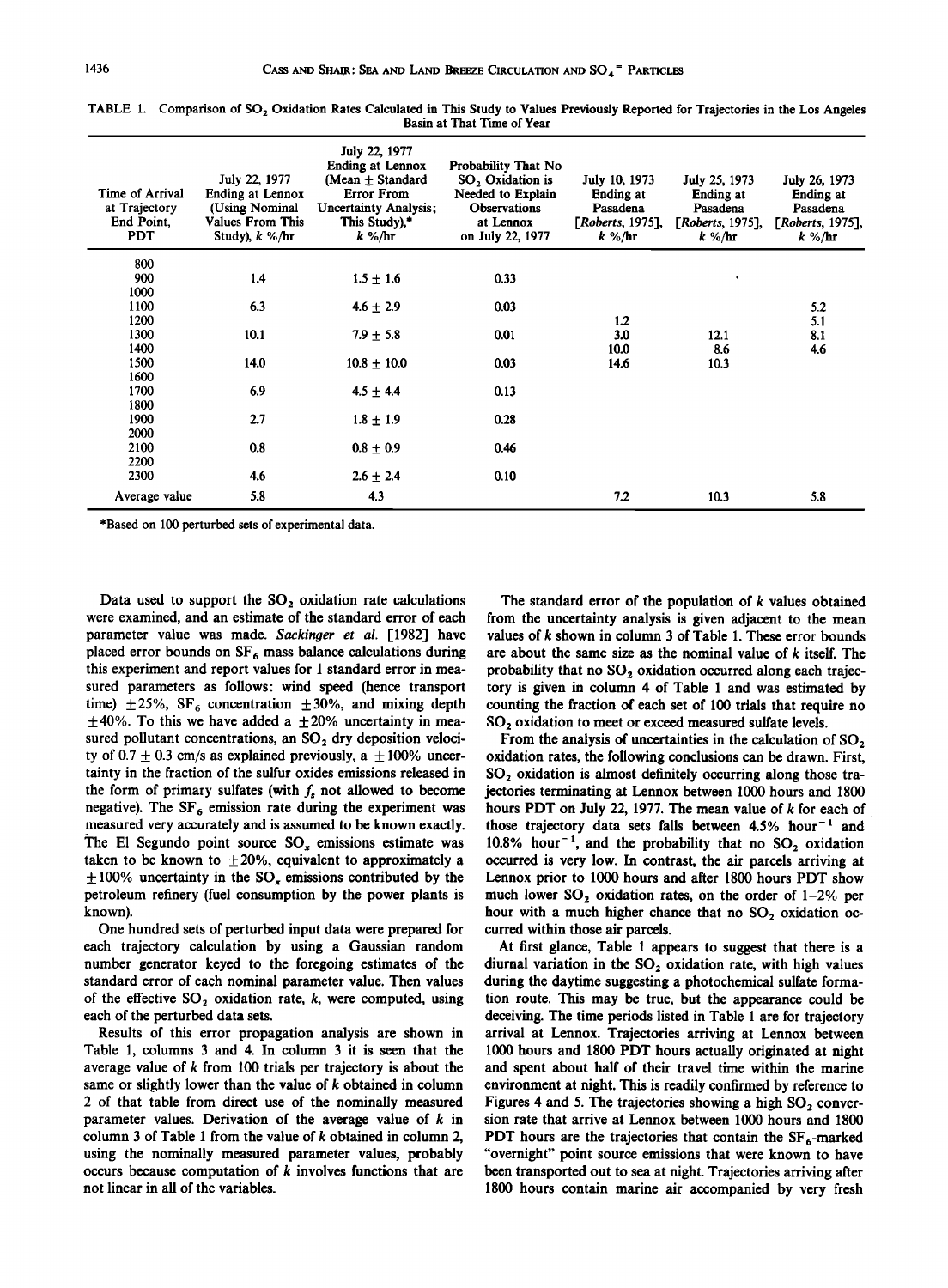**emissions introduced into the sea breeze during the daytime upwind of Lennox only a short time before reaching that receptor site. The low reactivity trajectory arriving in the early morning between 0800 and 1000 hours likewise contains very little of the sulfur oxides stored over the ocean at night, as**  shown by the very low SF<sub>6</sub> concentrations present in that air **parcel. In summary, the high reaction rates observed in air parcels arriving at Lennox between 1000 and 1800 hours could be due to daylight photochemical processes and/or to processes occurring in the marine environment at night, while the low reactivity trajectories generally were not involved in the overnight pollutant storage phenomena over Santa Monica Bay.** 

**Further insight into whether or not photochemical pro**cesses alone would be sufficient to explain the observed SO<sub>2</sub> **conversion to aerosol sulfates during this experiment can be**  k in Table 1 to the rate of known photochemical SO<sub>2</sub> oxida**tion processes. Because of the fairly large uncertainties in the**  SO<sub>2</sub> oxidation rate estimates given in column 3 of Table 1, **these comparisons must be stated in a probabilistic sense, but one can identify the most probable answer to questions based on such comparisons. Sander and \$einfeld [1976] state that the**  maximum possible SO<sub>2</sub> oxidation rate in the Los Angeles **atmosphere caused by known homogeneous gas phase photochemical processes alone is 4.5%/hour. The high reactivity trajectory arriving at Lennox between 1400 hours and 1600**  hours PDT suggests a nominal actual SO<sub>2</sub> oxidation rate of **14.0%/hour (column 2 of Table 1) or 10.8%/hour (column 3 of Table 1), both of which are much higher than the 4.5%/hour that might be generated by known photochemical processes. The error analysis shows that with a probability of 70%, the**  average SO<sub>2</sub> oxidation rate did meet or exceed 4.5%/hour **along that trajectory.** 

**The likelihood that photochemical oxidation alone would explain the rapid buildup of aerosol sulfur along this trajectory is even more remote when one considers that much of the transport studied here occurred at night. The implication is that some other chemical mechanism, perhaps involving heterogeneous processes on or within wetted particles, is adding to the formation of particulate sulfur oxides in the Los Angeles atmosphere or that currently unknown photochemical pro**cesses are at work. Evidence that liquid phase SO<sub>2</sub> conversion **was possible on this occasion is provided by National Weather Service [U.S. Department of Commerce, 1977] records at Los Angeles International Airport (adjacent to Lennox). Those' data show relative humidities above the deliquescence point of ammonium sulfate throughout the early morning hours of July 22, intermittent cloud cover, and a cloud level ceiling of 700 feet (213 m, near the top of the pollutant layer) at 0400 hours PST.** 

**Since the measurements made in this study were for total sulfur in the gaseous and aerosol phase, actual oxidation of**  sulfur (IV) to sulfur (VI) need not have occurred for the conversion of SO<sub>2</sub> to particulate matter to have been observed. **One possible contributor to the accumulation of particulate sulfur oxides could lie in the formation of stable aqueous organic sulfur (IV) complexes as observed in Los Angeles coastal fogs by Munger et al. [1983].** 

**Acknowledgments. The advice and assistance furnished throughout this program by Charles Bennett is gratefully acknowledged. This work was supported by the California Air Resources Board under agreement A6-202-30.** 

#### **REFERENCES**

- **Cass, G. R., Methods for sulfate air quality management with appli**cations to Los Angeles, PhD thesis, Calif. Inst. of Technol., Pasa**dena, 1978.**
- **Cass, G. R., On the relationship between sulfate air quality and visi**bility with examples in Los Angeles, Atmos. Environ., 13, 1069-**1084, 1979.**
- **Cass, G. R., Sulfate air quality control strategy design, Atmos. Environ., 15, 1227-1249, 1981.**
- **Cogbill, C. V., and G. E. Likens, Acid precipitation in the northeastern United States, Water Resour. Res., 10, 1133-1137, 1974.**
- **Davidson, C. I., Deposition of trace metal-containing aerosols on smooth, flat surfaces and on wild oat grass, Ph.D thesis, Calif. Inst. of Technol., Pasadena, 1977.**
- Garland, J. A., Dry deposition of SO<sub>2</sub> and other gases, in Atmosphere-**Surface Exchange of Particulate and Gaseous Pollutants (1974),**  edited by R. J. Engelmann and G. A. Sehmel, Technical Infor**mation Center, Office of Public Affairs, U.S. Energy Research and Development Administration, 1976.**
- Henry, R. C., and G. M. Hidy, Multivariate analysis of particulate sulfate and other air quality variables by principal components, I, **Annual data from Los Angeles and New York, Atmos. Environ., 13, 1581-1596, 1979.**
- **Hunter, S.C., and N. L. Helgeson, Control of oxides of sulfur from stationary sources in the South Coast Air Basin of California, Doc. Number KVB 5802-432, KVB Inc., Tustin, California, 1976.**
- **Likens, G. E., Acid precipitation, Chem. Eng. News, 54(48), 29-44, 1976.**
- **Liljestrand, H. M., and J. J. Morgan, Spatial variations of acid precipitation in Southern California, Environ. Sci. Technol., 15, 333- 338, 1981.**
- **McRae, G. J., F. H. Shair, and J. H. Seinfeld, Convective downmixing of plumes in a coastal environment, J. Appl. Meteorol., 20, 1312- 1324, 1981.**
- **Munger, J. W., D. J. Jacob, J. M. Waldman, and M. R. Hoffmann, Fogwater chemistry in an urban atmosphere, J. Geophys. Res., 88, 5109-5121, 1983.**
- **Roberts, P. T., Gas-to-particle conversion: Sulfur dioxide in a photochemically reactive system, Ph.D thesis, Calif. Inst. of Technol., Pasadena, 1975.**
- **Sackinger, P. A., D. D. Reible, and F. H. Shair, Uncertainties associated with the estimation of mass balances and Gaussian parameters from atmospheric tracer studies, J. Air Pollut. Control Assoc., 32, 720-724, 1982.**
- **Sander, S. P., and J. H. Seinfeld, Chemical kinetics of homogeneous oxidation of sulfur dioxide, Environ. Sci. Technol., 10, 1114-1123, 1976.**
- **Schacher, G. E., C. W. Fairall, K. L. Davidson, and T. M. Houlihan, Experimental investigation of the marine boundary layer in support of air pollution studies in the Los Angeles air basin, Rep. NPS 61-78-002, Naval Post Graduate School, Monterey, Calif., 1978.**
- **Shair, F. H., E. J. Sasaki, D. E. Carlan, G. R. Cass, W. R. Goodin, J. G. Edinger, and G. E. Schacher, Transport and dispersion of airborne pollutants associated with the land breeze-sea breeze system, Atmos. Environ., 16, 2043-2053, 1982.**
- **Slinn, W. G. N., L. Hasse, B. B. Hicks, A. W. Hogan, D. Lal, P.S. Liss, K. O. Munnich, G. A. Sehmel, and O. Vittori, Some aspects of the transfer of atmospheric trace constituents past the air-sea interface, Atmos. Environ., 12, 2055-2087, 1978.**
- **Slinn, S. A., and W. G. N. Slinn, Predictions for particle deposition on natural waters, Atmos. Environ., 14, 1013-1016, 1980.**
- **Trijonis, J., and K. Yuan, Visibility in the southwest: an exploration of the historical data base, Doc. EPA-600/3-78-039, U.S. Environ. Prot. Agency, Research Triangle Park, N. C., 1978a.**
- **Trijonis, J., and K. Yuan, Visibility in the northeast: Long-term visibility trends and visibility/pollutant relationships, Doc. EPA-600/3- 78-075, U.S. Environ. Prot. Agency, Research Triangle Park, N. C., 1978b.**
- **Tsou, G., D. Gibbons, D. W. Davis, and S. Sarkissian, Sulfate data at Lennox, Redondo Beach, and Santa Catalina Island in July 1977, report, Aerosol Lab., Calif. Air Res. Bd., E1 Monte, Calif., October 1977.**
- **U.S. Department of Commerce, Local climatological data, July 1977, Los Angeles, California, National Oceanic and Atmospheric Administration, Asheville, N. C., 1977.**